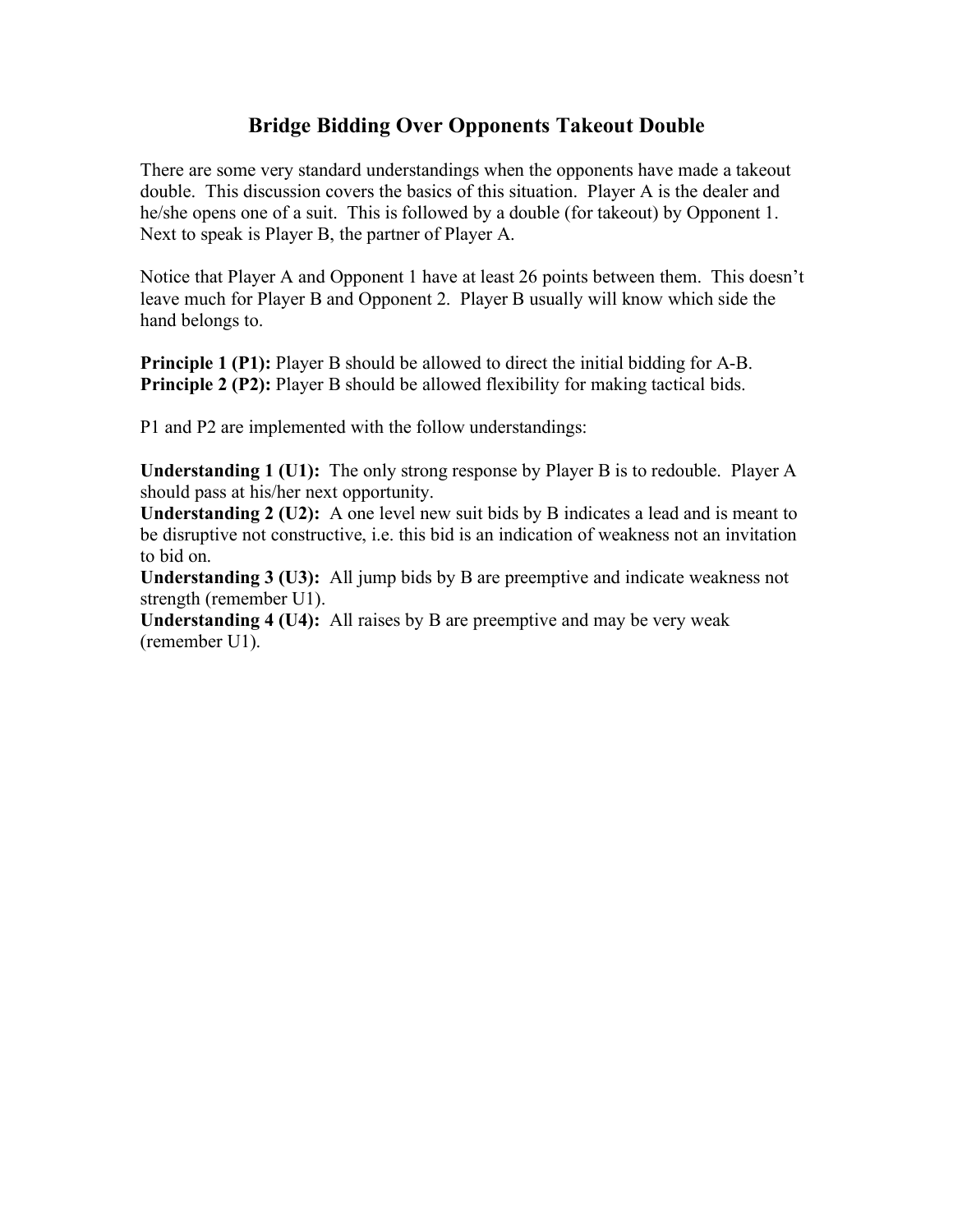## **When Player B Redoubles:**

Player A opens with one spade. Next to speak (Opponent 1) doubles. Player B redoubles. What should A be thinking?

Here are the WRONG answers to that question:

Oh Boy! Partner has ten or more points I should rebid my spades to let him/her know that I have six.

Oh Boy! Partner has ten or more points I should bid my second suit to let him/her choose between the two.

Here is what A should be thinking:

Partner (B) has some high cards but may have a misfit (even a void in spades!). In which case we should be on the lookout to defend. I better pass Opponent 2's bid around to partner to see if he/she wants to double. (see P1)

Possible Player B hands for this bidding:

| B holds: |  |              |  |
|----------|--|--------------|--|
| spades   |  |              |  |
| hearts   |  | <b>KQJxx</b> |  |
| diamonds |  | $A$ xxx      |  |
| clubs    |  | <b>XXXX</b>  |  |
|          |  |              |  |

Player B redoubles and is trapping with this hand. Opponents 1-2 will be slaughtered in any three level contract. Two hearts doubled (vulnerable) may go for 800 or 1100. With a void in spades, A-B are better off defending. Normally Player A should pass the bidding around to B.

| B holds: |              |
|----------|--------------|
| spades   | <b>J</b> xxx |
| hearts   | <b>XX</b>    |
| diamonds | <b>KQJx</b>  |
| clubs    | Axx          |
|          |              |

Player B redoubles because he/she has a strong hand. The Opponents 1-2 may bid high in hearts to obstruct A-B's spade game. When Player B later bids four spades, Player A will know that the hand belongs to A-B, i.e. B is NOT sacrificing. Player A should pass on round two since he/she does not know if B is trapping or not (see P2).

The point here is that A should pass because B may have the opponents in trouble. If A bids then the A-B side is the one that may be scrambling to avoid trouble.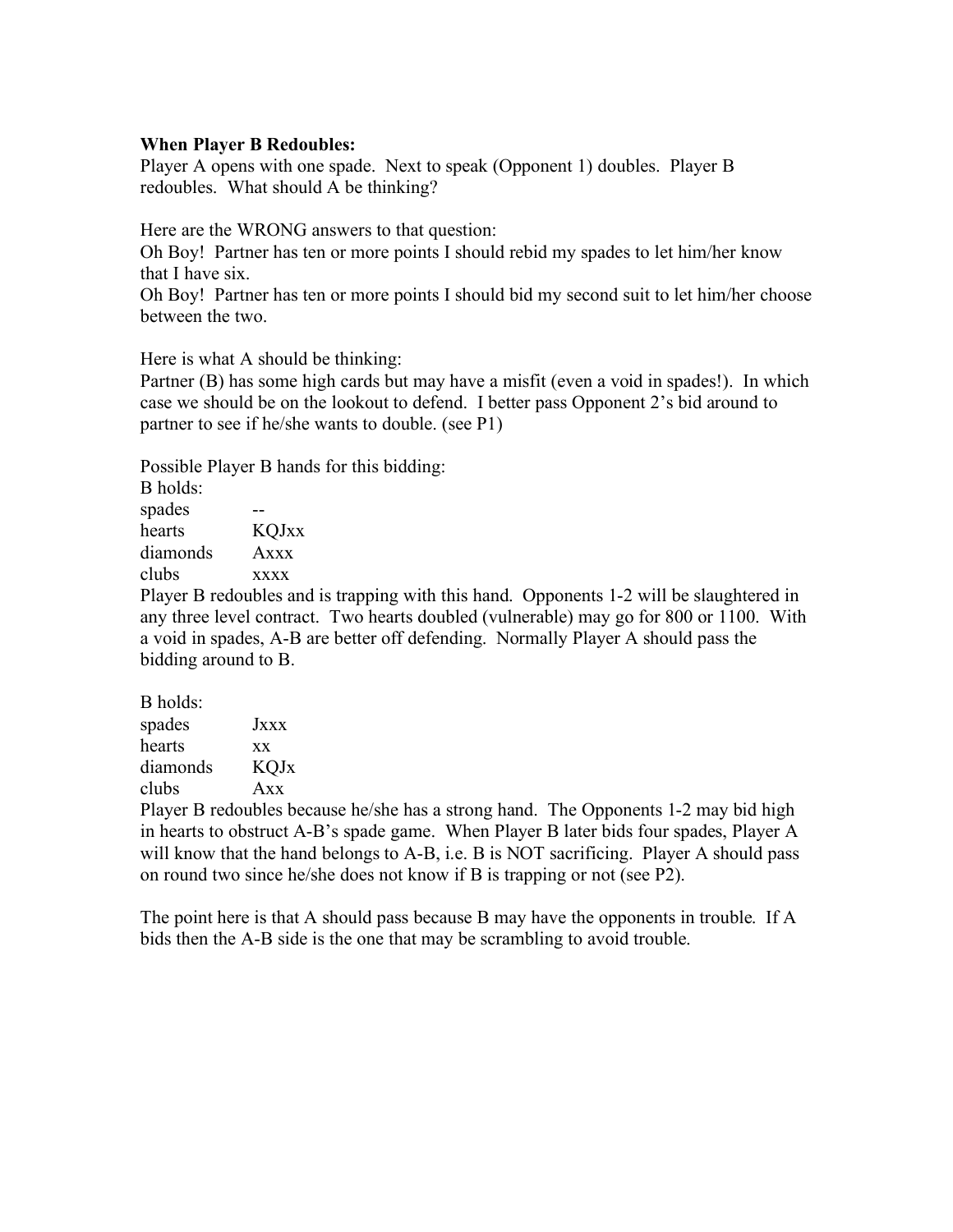Here are some quiz hands: Hand 1 A opens one club. Opponent 1 doubles. B holds: spades xx hearts xx diamonds xxxx clubs QJ10xx What is your prognosis?

Hand 2

A opens one club. Opponent 1 doubles. B holds: spades QJ10xx hearts x diamonds xxxx clubs xxx What is your prognosis?

Hand 3

A (not vulnerable) opens one heart. Opponent 1 (vulnerable) doubles. B holds: spades - hearts xxxxxx diamonds xxxx clubs xxx What is your prognosis?